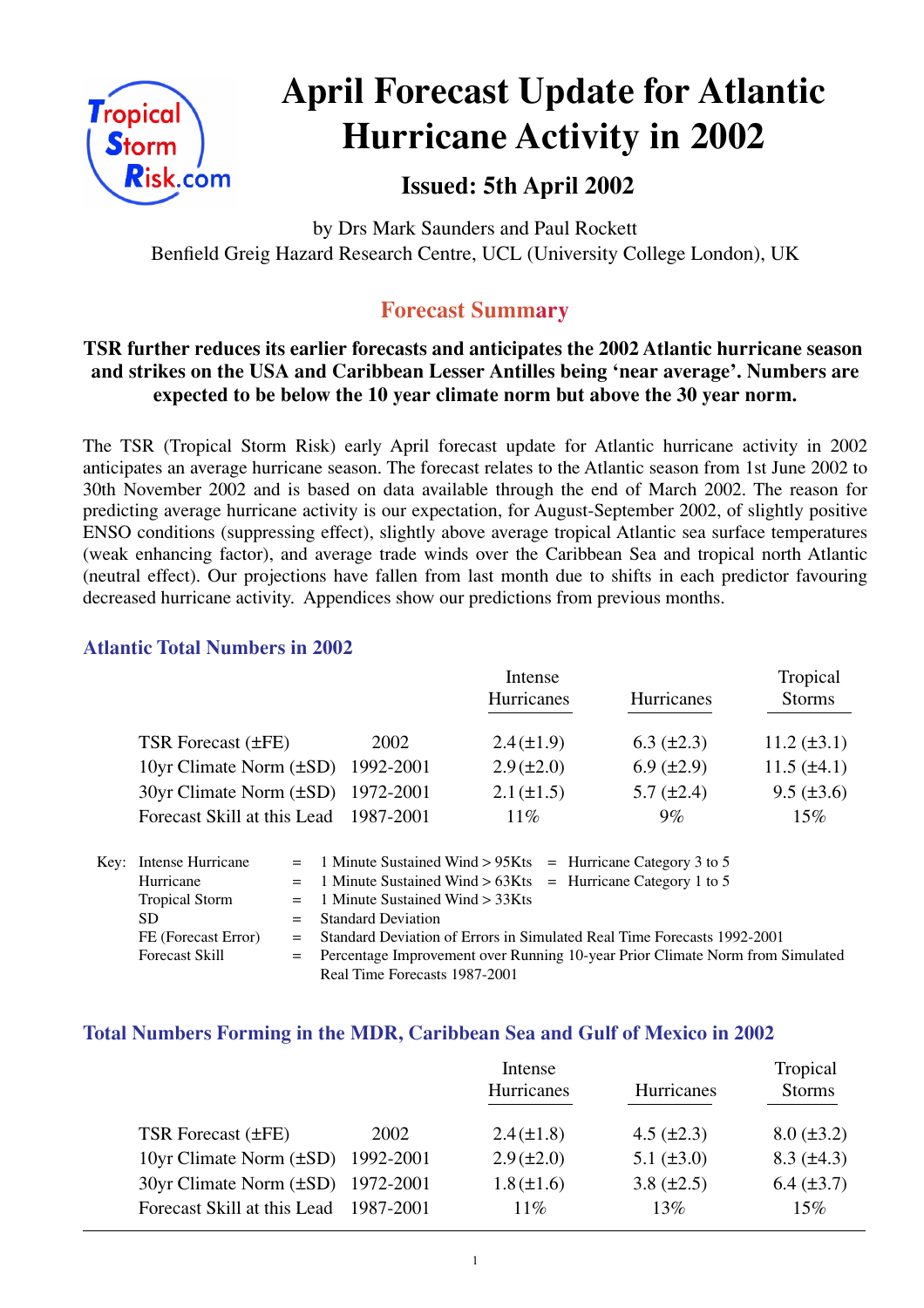The Atlantic hurricane Main Development Region (MDR) is the region 10°N - 20°N, 20°W - 60°W between the Cape Verde Islands and the Caribbean. A storm is defined as having formed within this region if it reached at least tropical depression status while in the area.

#### **USA Landfalling Numbers in 2002**

|                             |           | <b>Hurricanes</b> | Tropical<br><b>Storms</b> |
|-----------------------------|-----------|-------------------|---------------------------|
| TSR Forecast (±FE)          | 2002      | $1.4 (\pm 1.1)$   | $3.0 (\pm 1.6)$           |
| Average $(\pm SD)$          | 1992-2001 | $1.2 (\pm 1.2)$   | 3.3 $(\pm 1.8)$           |
| Average $(\pm SD)$          | 1972-2001 | $1.2 (\pm 1.3)$   | $2.6 (\pm 1.8)$           |
| Forecast Skill at this Lead | 1987-2001 | $10\%$            | 16%                       |

Key: Landfall Strike Category = Maximum 1 Minute Sustained Wind of Storm Coming Within 30km of Land USA Mainland  $=$  Brownsville (Texas) to Maine

USA landfalling intense hurricanes are not forecast since we have no skill at any lead.

#### **Caribbean Lesser Antilles Landfalling Numbers in 2002**

|                                        | Intense |                   | Tropical          |                 |
|----------------------------------------|---------|-------------------|-------------------|-----------------|
|                                        |         | Hurricanes        | <b>Hurricanes</b> | <b>Storms</b>   |
|                                        |         |                   |                   |                 |
| TSR Forecast (±FE)                     | 2002    | $0.3 \ (\pm 0.4)$ | $0.6 (\pm 0.7)$   | $1.5(\pm 0.9)$  |
| 10yr Climate Norm $(\pm SD)$ 1992-2001 |         | $0.3 \ (\pm 0.5)$ | $0.7 (\pm 0.8)$   | $1.5(\pm 0.9)$  |
| 30yr Climate Norm (±SD) 1972-2001      |         | $0.2 (\pm 0.4)$   | $0.4 \ (\pm 0.6)$ | $1.1 (\pm 1.0)$ |
| Forecast Skill at this Lead 1987-2001  |         | $7\%$             | $8\%$             | $4\%$           |
|                                        |         |                   |                   |                 |

Key: Landfall Strike Category = Maximum 1 Minute Sustained Wind of Storm Coming Within 30km of Land Lesser Antilles  $=$  Island Arc from Anguilla to Trinidad Inclusive

#### **Key Predictors for 2002**

The key factors behind our forecast for an average hurricane season in 2002 are the anticipated nearneutral effects of July-September forecast 925mb U(east/west)-winds over the Caribbean Sea and tropical north Atlantic region (7.5°N-17.5°N, 30°W-100°W), and of August-September forecast SST for the Atlantic MDR. The current forecast anomalies (1972-2001 climatology) and forecast skill for these two predictors at this lead are  $0.17\pm0.75$  ms<sup>-1</sup> (18% skill) and  $0.16\pm0.24$  °C (18% skill) respectively.

#### **Further Information**

Further information on the TSR forecast methodology, the TSR simulated real-time forecast skill 1987- 2001 as a function of lead time, and on TSR in general, may be obtained from the 'Extended Range Forecast for Atlantic Hurricane Activity in 2002' document issued on the 3rd December 2001. Our next monthly forecast update for the 2002 Atlantic hurricane season will be issued on the 7th May 2002. Further regular monthly updates will follow through to early August 2002.

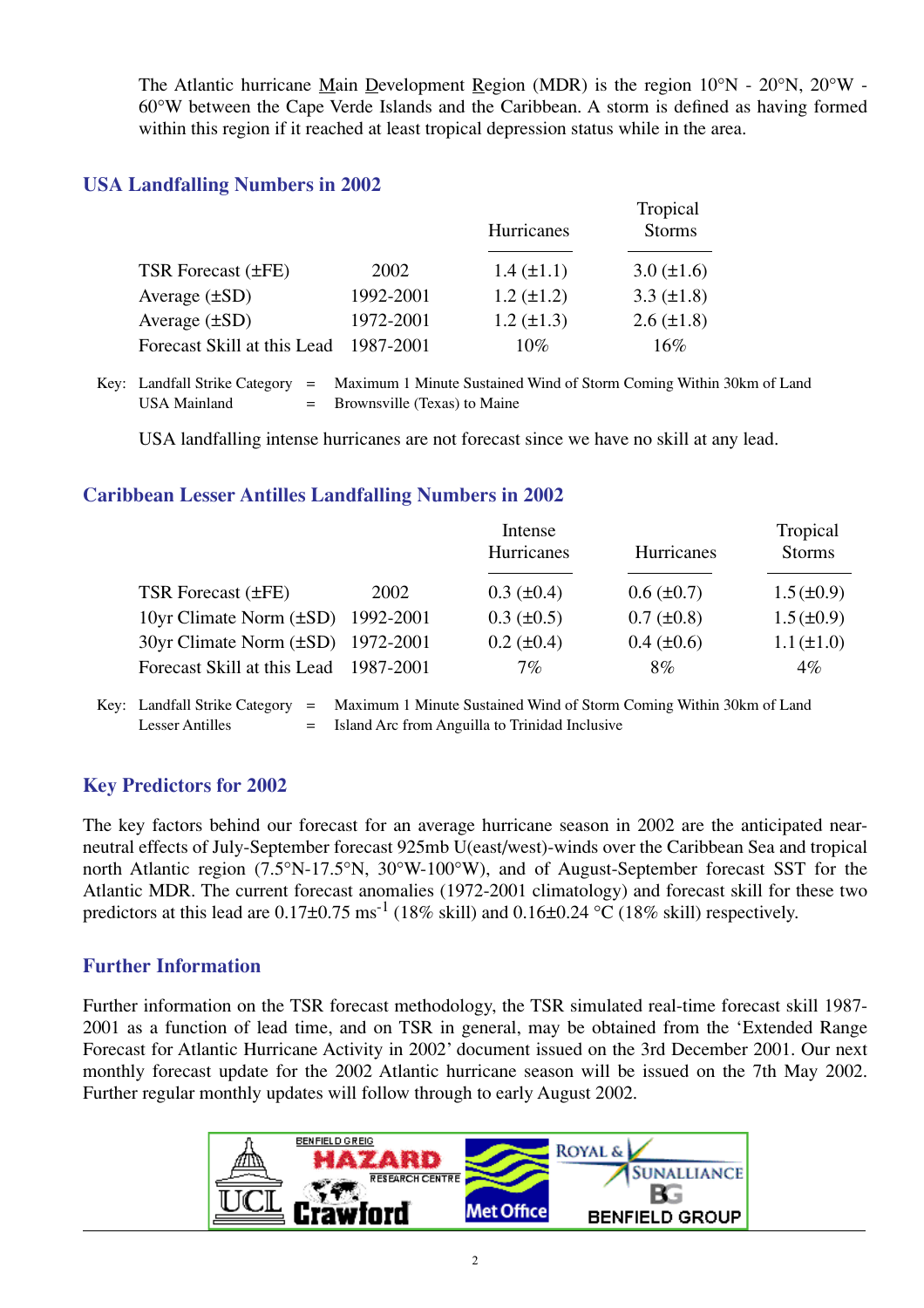# **Appendix - Predictions from Previous Months**

| <b>Atlantic Total Numbers 2002</b>    |             |                                    |                   |                              |  |  |
|---------------------------------------|-------------|------------------------------------|-------------------|------------------------------|--|--|
|                                       |             | Named<br>Tropical<br><b>Storms</b> | <b>Hurricanes</b> | Intense<br><b>Hurricanes</b> |  |  |
| Average Number $(\pm SD)$ (1992-2001) |             | $11.5 (\pm 4.1)$                   | $6.9 \ (\pm 2.9)$ | $2.9 \ (\pm 2.0)$            |  |  |
| Average Number $(\pm SD)$ (1972-2001) |             | $9.5 (\pm 3.6)$                    | $5.7 (\pm 2.4)$   | $2.1 (\pm 1.5)$              |  |  |
| TSR Forecasts (±FE)                   | 5 Apr 2002  | $11.2 (\pm 3.1)$                   | $6.3 \ (\pm 2.3)$ | $2.4 \ (\pm 1.9)$            |  |  |
|                                       | 6 Mar 2002  | $12.5 (\pm 3.6)$                   | $7.2 (\pm 2.5)$   | $2.8 (\pm 1.9)$              |  |  |
|                                       | 6 Feb 2002  | 13.6 $(\pm 3.5)$                   | $8.0 (\pm 2.5)$   | $3.2 \ (\pm 1.8)$            |  |  |
|                                       | 10 Jan 2002 | 13.1 $(\pm 3.6)$                   | $7.7 (\pm 2.6)$   | $3.0 (\pm 1.8)$              |  |  |
|                                       | 3 Dec 2001  | $13.0 (\pm 3.6)$                   | $7.5 (\pm 2.5)$   | $3.0 (\pm 1.6)$              |  |  |
| <b>Gray Forecast</b>                  | 07 Dec 2001 | 13                                 | 8                 | 4                            |  |  |

### **1. Atlantic Total Numbers**

## **2. MDR, Caribbean and Gulf of Mexico Total Numbers (Tropical North Atlantic)**

| <b>MDR, Caribbean and Gulf of Mexico Total Numbers 2002</b> |             |                                    |                   |                              |  |  |
|-------------------------------------------------------------|-------------|------------------------------------|-------------------|------------------------------|--|--|
|                                                             |             | Named<br>Tropical<br><b>Storms</b> | <b>Hurricanes</b> | Intense<br><b>Hurricanes</b> |  |  |
| Average Number (±SD) (1992-2001)                            |             | $8.3 \ (\pm 4.3)$                  | 5.1 $(\pm 3.0)$   | $2.9 \ (\pm 2.0)$            |  |  |
| Average Number $(\pm SD)$ (1972-2001)                       |             | $6.4 (\pm 3.7)$                    | 3.8 $(\pm 2.5)$   | $1.8 (\pm 1.6)$              |  |  |
|                                                             | 5 Apr 2002  | $8.0 (\pm 3.2)$                    | 4.5 $(\pm 2.3)$   | $2.4 (\pm 1.8)$              |  |  |
| TSR Forecasts $(\pm FE)$                                    | 6 Mar 2002  | $9.3 \ (\pm 3.7)$                  | 5.4 $(\pm 2.5)$   | $2.8 \ (\pm 1.8)$            |  |  |
|                                                             | 6 Feb 2002  | $10.4 (\pm 3.6)$                   | $6.2 (\pm 2.4)$   | $3.2 (\pm 1.7)$              |  |  |
|                                                             | 10 Jan 2002 | $9.9 (\pm 3.8)$                    | 5.9 $(\pm 2.6)$   | $3.0 (\pm 1.8)$              |  |  |
|                                                             | 3 Dec 2001  | $9.8 (\pm 4.1)$                    | 5.8 $(\pm 2.7)$   | $3.0 (\pm 1.7)$              |  |  |

# **3. US Landfalling Numbers**

| <b>US Landfalling Numbers 2002</b>    |                                    |                   |                   |  |  |  |
|---------------------------------------|------------------------------------|-------------------|-------------------|--|--|--|
|                                       | Named<br>Tropical<br><b>Storms</b> | Hurricanes        |                   |  |  |  |
| Average Number (±SD) (1992-2001)      |                                    | 3.3 $(\pm 1.8)$   | $1.2 \ (\pm 1.2)$ |  |  |  |
| Average Number $(\pm SD)$ (1972-2001) |                                    | $2.6 \ (\pm 1.8)$ | $1.2 \ (\pm 1.3)$ |  |  |  |
| TSR Forecasts (±FE)                   | 5 Apr 2002                         | $3.0 (\pm 1.6)$   | $1.4 \ (\pm 1.1)$ |  |  |  |
|                                       | 6 Mar 2002                         | $3.5 \ (\pm 1.7)$ | $1.7 (\pm 1.1)$   |  |  |  |
|                                       | 6 Feb 2002                         | 3.8 $(\pm 1.7)$   | $1.9 \ (\pm 1.1)$ |  |  |  |
|                                       | 10 Jan 2002                        | $3.7 (\pm 1.8)$   | $1.8 (\pm 1.1)$   |  |  |  |
|                                       | 3 Dec 2001                         | $3.7 (\pm 1.3)$   | $1.8 (\pm 1.1)$   |  |  |  |